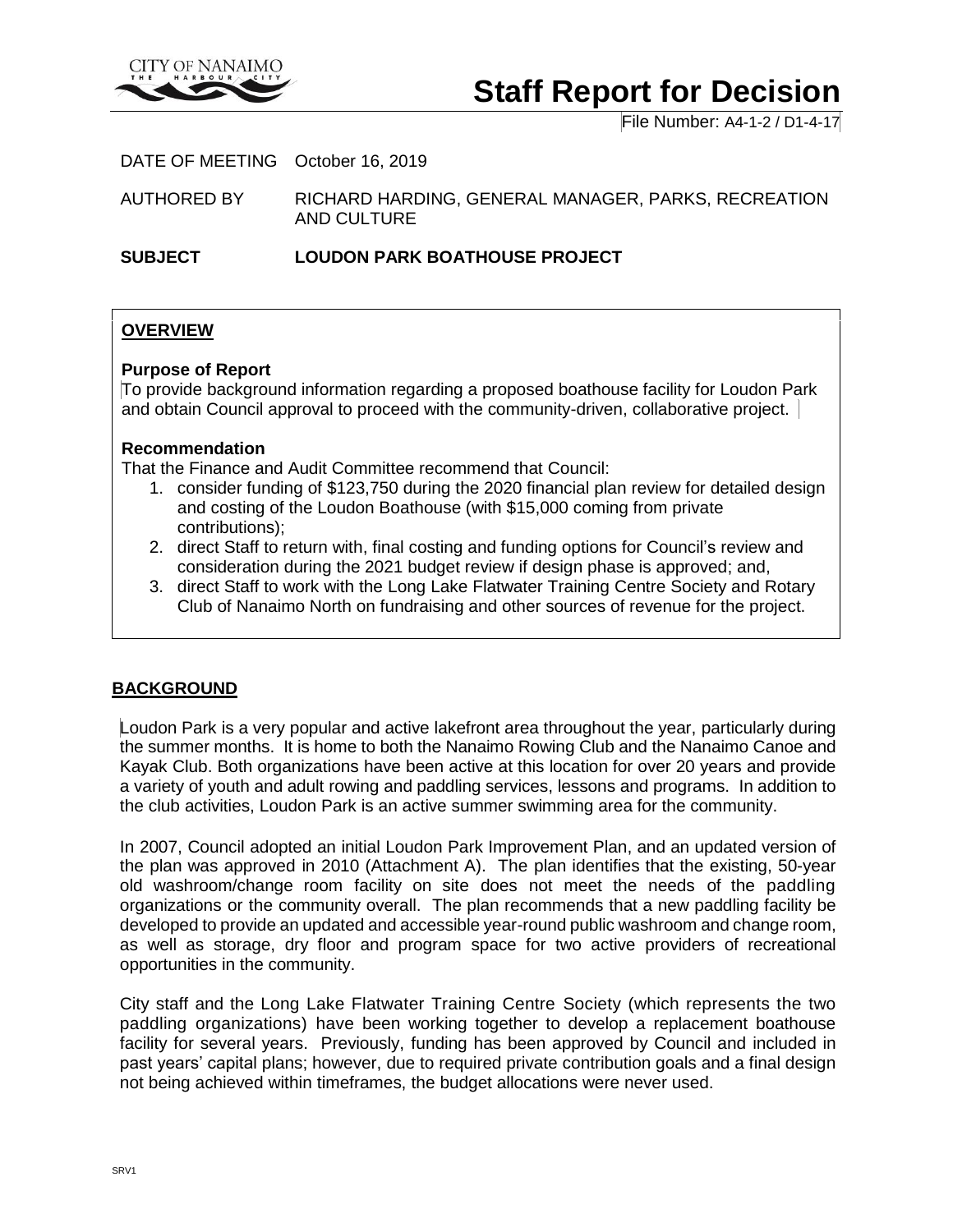

Currently, City staff and the Society are working in partnership with the Rotary Club of Nanaimo North, which has chosen the Loudon Boathouse as its legacy project to commemorate 50 years of service in Nanaimo as of the year 2022. The additional fundraising support provided by the Rotary Club will help toward achieving private contribution goals. As well, a final design for the new facility has been provided and approved by the paddling organizations, fulfilling a requirement that was previously missing.

## **DISCUSSION**

The proposed new facility located at Loudon Park will be a multi-use boathouse and community meeting space for the Nanaimo Canoe and Kayak Club, the Nanaimo Rowing Club and the City, consisting of the following:

- Approximately 5,500 square feet in area
- Two offices
- Women's and men's public washrooms including a universal toilet room
- Secure boat storage
- Multi-purpose space including small kitchen and folding partition
- Private washroom and double shower room
- Mechanical and electrical rooms

The proposal is in accordance with the Loudon Park Improvement Plan. A draft design of the facility is shown in Attachment B, and an approved layout plan is included as Attachment C.

The new facility would replace an aging City asset at the end of its life and provide numerous community benefits. Paddling organizations will gain a dry, heated, multi-use training facility with secure storage to enable operation year round. It will allow for expanded programming for community groups of all ages and abilities, reduced maintenance/replacement costs for equipment, increased safety, and high-level training and racing opportunities at Long Lake. The community will take pride in the revitalization of Loudon Park and enjoy modern, barrier-free washrooms/change rooms and increased water sport programs for the public.

The Loudon Boathouse project presents an opportunity for the City to partner with three wellestablished organizations in the community. Private and public funds would combine to achieve the new public facility, and a co-management agreement would be established for its shared operation.

Staff recommend proceeding with the Loudon Boathouse project in collaboration with the Long Lake Flatwater Training Centre Society and Rotary Club. The goal would be to begin the design phase in 2020 followed by construction throughout 2022 and completion by the spring of 2023. Design costs to be included in the 2020 capital plan are projected at \$123,750 with \$15,000 of this amount being funded by private contributions (see Attachments D and E for correspondence confirming funding commitments). Construction costs thereafter (including structure, site works, geotechnical, environmental and civil engineering) are estimated at \$1,226,250 to \$1,876,250. The total estimated cost of the project to completion is \$1.35 to \$2 million (with a portion of this amount to be funded from private contributions.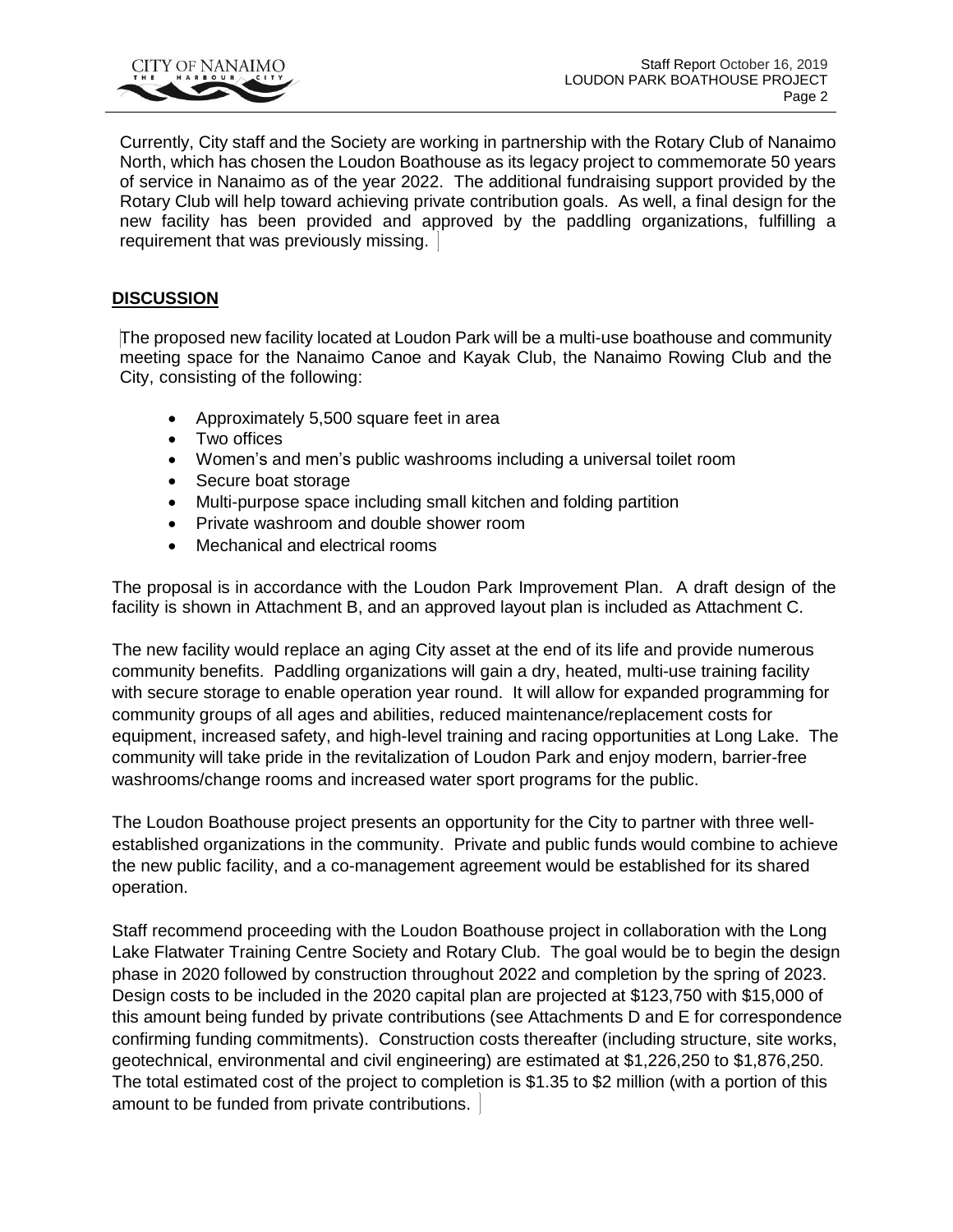

## **OPTIONS**

That the Finance and Audit Committee recommend that Council:

- 1. consider funding of \$123,750 during the 2020 financial plan review for detailed design and costing of the Loudon Boathouse (with \$15,000 coming from private contributions);
- 2. direct Staff to return with, final costing and funding options for Council's review and consideration during the 2021 budget review if design phase is approved; and,
- 3. direct Staff to work with the Long Lake Flatwater Training Centre Society and Rotary Club of Nanaimo North on fundraising and other sources of revenue for the project.
- The advantages of this option: An aging City amenity will be replaced with a modern facility that meets a variety of community needs using a combination of public and private funds. The new boathouse will improve security, safety, accessibility and enable local paddling clubs to offer enhanced, year-round programming for all ages and abilities. The proposed facility meets the goals of the Loudon Park Improvement Plan.
- The disadvantages of this option: The actual amount of fundraising contributions achieved may be less than estimated. Construction costs may increase over the 3-year project.
- Financial Implication: \$123,750 would be required from the 2020 capital budget (with \$15,000 of this amount from private contributions). The cost estimate for the entire project over 3 years (2020-2023) is \$1.35 to \$2 million, with a portion of this amount being funded by private contributions.
- 2. That the Finance and Audit Committee recommend that Council construct a stand-alone storage facility only and keep the existing washroom/change room building at Loudon Park.
	- The advantages of this option: Secure storage for boats and equipment would be provided at a lower cost than a full boathouse facility.
	- The disadvantages of this option: It is not in keeping with the Loudon Park Improvement Plan. The existing public washroom/change room building is at its end of life and would still require replacement in the future. A number of well-established trees would need to be removed to accommodate the additional space needed for a stand-alone storage facility.
	- Financial Implications: A 2016 preliminary estimate projects the cost at \$700,000 for the storage facility only (does not include renovation or repair of the existing facility).
- 3. That the Finance and Audit Committee recommend that Council keep the existing facilities at Loudon Park as is.
	- The advantages of this option: Capital expenditure is delayed until a future date.
	- The disadvantages of this option: The existing public washing washroom/change room building is at its end of life and would still require replacement in the future. The paddling clubs will remain without secured, out-of-the-elements storage for boats and equipment and will not be able to expand or extend programming activities. An opportunity to collaborate with community groups to replace an